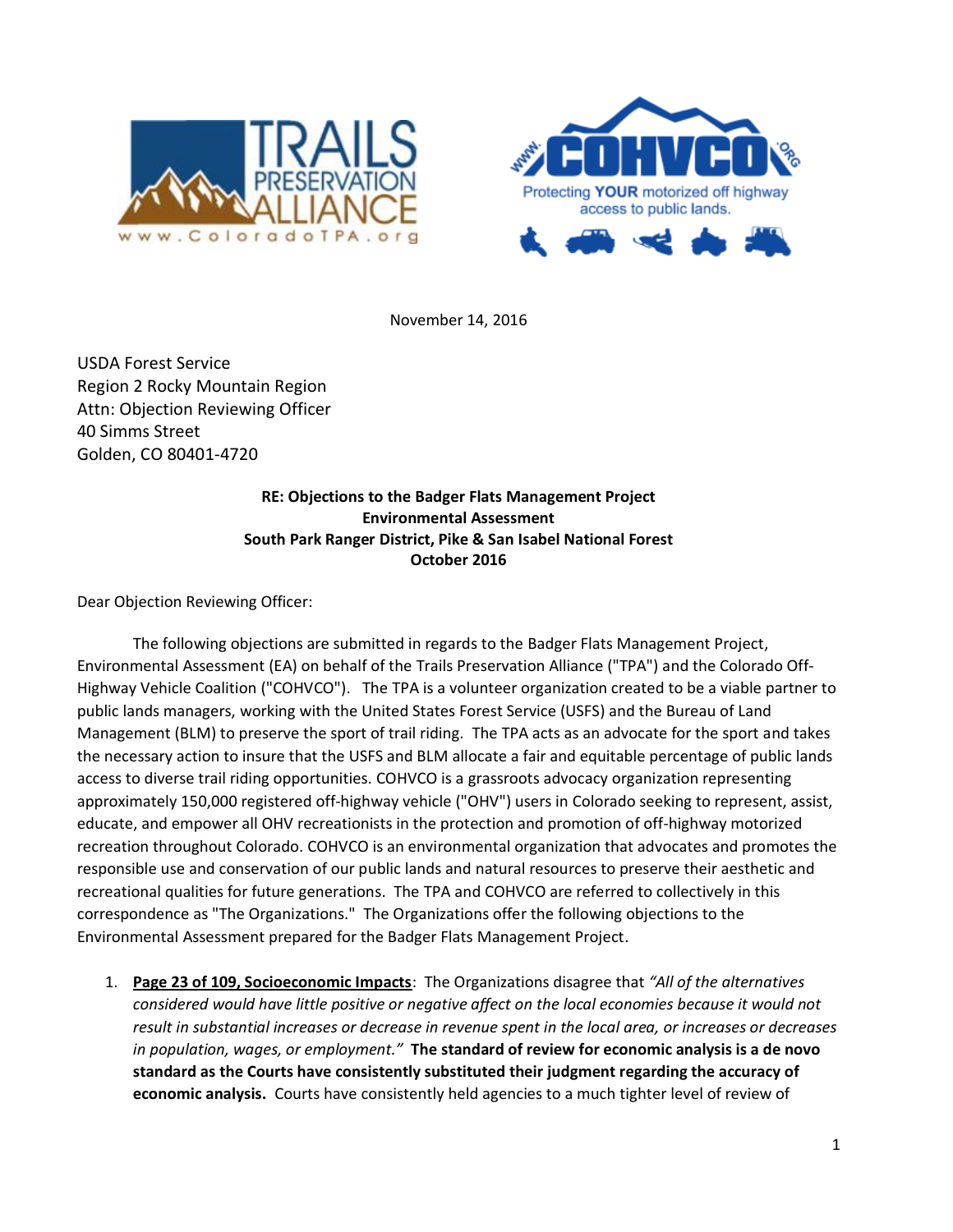economic analysis when compared to other issues within the agency expertise in the NEPA process as the court makes their own conclusions regarding the accuracy of review without deference to agency findings. Relevant court rulings addressing economic analysis in NEPA have concluded: *"an EIS serves two functions. First, it ensures that agencies take a hard look at the environmental effects of proposed projects. Second, it ensures that relevant information regarding proposed projects is available to members of the public so that they may play a role in the decision making process. Robertson, 490 U.S. at 349, 109 S.Ct. at 1845. For an EIS to serve these functions, it is essential that the EIS not be based on misleading economic assumptions."* <sup>1</sup> The Court then discussed the significance of economic analysis in planning as follows: *"Misleading economic assumptions can defeat the first function of an EIS by impairing the agency's consideration of the adverse environmental effects of a proposed project. See, South La. Envtl. Council, Inc. v. Sand, 629 F.2d 1005, 1011-12 (5th Cir.1980). NEPA requires agencies to balance a project's economic benefits against its adverse environmental effects. Calvert Cliffs' Coordinating Comm. v. United States Atomic Energy Comm'n, 449 F.2d 1109, 1113 (D.C.Cir.1971). The use of inflated economic benefits in this balancing process may result in approval of a project that otherwise would not have been approved because of its adverse environmental effects. Similarly, misleading economic assumptions can also defeat the second function of an EIS by skewing the public's evaluation of a project."* <sup>2</sup> The level of accuracy of the hard look at economic analysis applied by the Court in the Hughes River decision is significant as the Hughes River Court invalidated an EIS based on an error in economic contribution calculations of approximately 32%.<sup>3</sup> The TPA and COHVCO submit that without the creation of a comparison between current usage and usage after implementation of the EA would be a violation of the Hughes River decision. No baseline of visitation to the area is provided to attempt to apply economic analysis of recreational usage. In the Proposed Action, it simply states *"All of the alternatives considered would have little positive or negative affect on the local economies…"*. The TPA and COHVCO submit that the economic analysis of the EA is facially insufficient and the determination that there will be no impacts to recreational spending as a result of the proposal simply lacks any factual basis. The TPA and COHVCO submits that this failure to provide even basic information is a per se violation of NEPA as there is a large range of user spending profiles and a wide range of recreational activities relying on the network of routes in the planning area to achieve their recreational objectives. The importance of economic impacts of recreation within the Badger Flats area was raised in the project's scoping comments previously submitted by the TPA and COHVCO. The EA does not address the issue, but rather dismisses any economic impacts. This position is a per se violation of NEPA and the Hughes River decision.

In the past, the Forest Service has clearly identified the economic benefits that can accrue to a local community as the result of a multiple use trail network as follows:

*"RECREATION AND TOURISM ARE VITAL TO MOST RURAL COMMUNITIES: This is true for virtually all rural communities but especially important to counties with high percentages of public land. Actions by public agencies to reduce or limit access to recreation on public lands have a direct impact on the local economy. Limiting access by closing roads, campgrounds, RV* 

l

<sup>1</sup> Hughes River Watershed Conservancy v. Glickman; (4th Circ 1996) 81 F3d 437 at pg. 442; 42 ERC 1594, 26 Envtl. L. Rep 21276.

<sup>&</sup>lt;sup>2</sup> Hughes River Supra note 2 at pg.

<sup>&</sup>lt;sup>3</sup> Hughes River Supra note 2 at pg.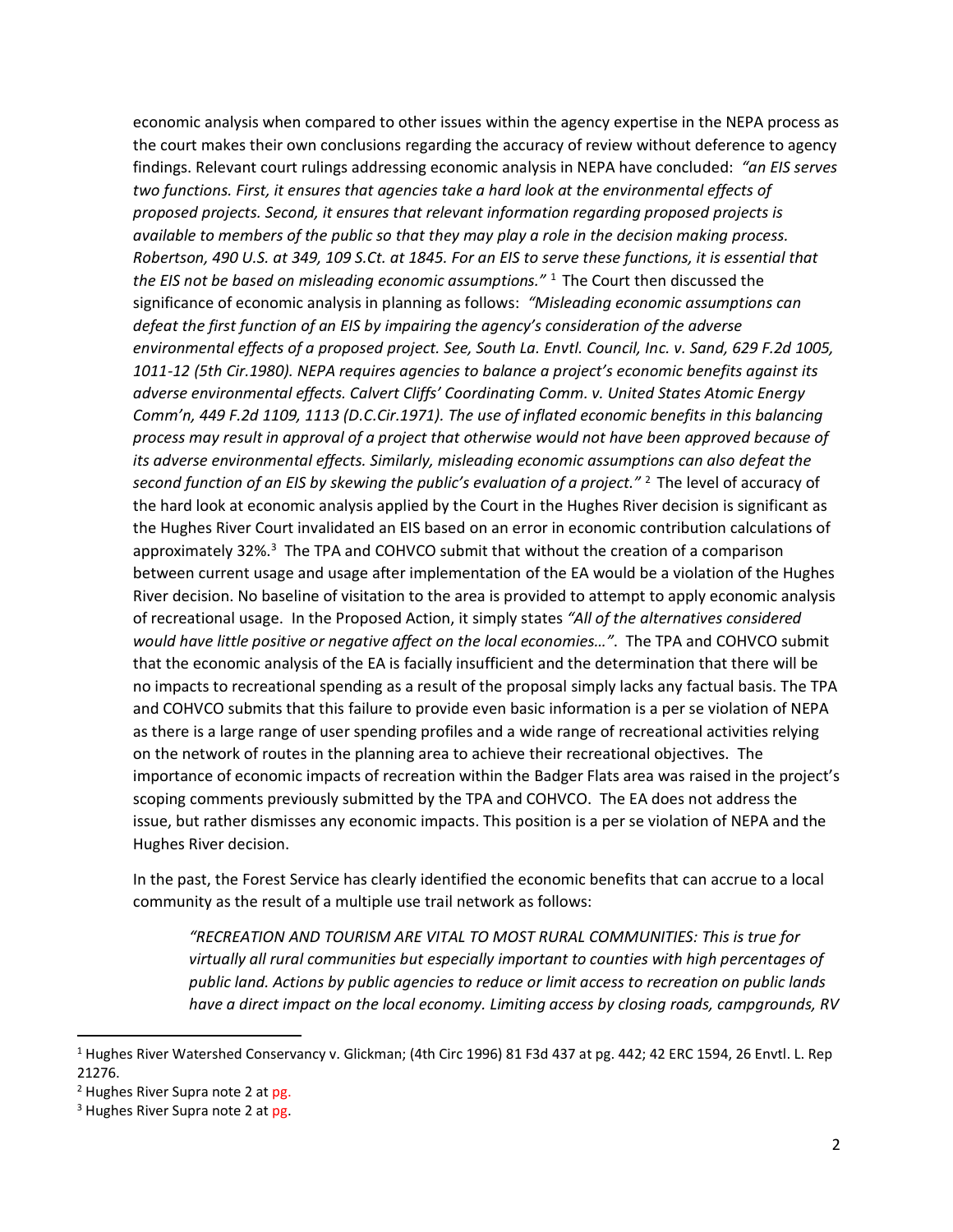*parking, and trails impact the surrounding communities. Visitors to public lands utilize nearby communities for food, lodging and support facilities. Interests include hiking, photography, horseback riding, biking, climbing, backpacking, birding, hunting, sport fishing, and many more. Public land agencies' communication with community businesses is essential to job creation and stable rural communities."* <sup>4</sup>

- 2. **Pages 86 & 87 of 109, Birds of Conservation Concern**: The EA proposes a need to close NFSR 44 (along with NFSRs 44.2C, 44.2B and NFSR 280) on the west side of La Salle Pass due to encroachment to known cliff-nesting raptor nesting locations. The Organizations would contend that only NFSRs 44.2C, 44.2B and 280 may need consideration for restriction of access. That NFSR 44 should remain open to public access, or if absolutely necessary that the alignment of NFSR 44 be adjusted slightly or offset in select locations to gain additional separation from possible nesting sites. The Organizations contend that a substantial portion of the existing centerline of NFSR is already ½ mile or more from the terrain suitable for cliff-nesting raptors. NFSR 44 is the primary, and often the preferred route, for travel over La-Salle Pass. That NFSR 44 and NFSR 44.2A together provide a loop opportunity, and an opportunity to disperse recreational uses on the west side of LaSalle Pass. Closure of NFSR 44 (the primary route to La Salle Pass) to public access will concentrate all use onto 44.2A (the secondary route to La Salle Pass) completely eliminating the unique experiences to travel through the center and northern portions of the open meadow landscape and will create a situation that will be difficult to enforce. Additionally, NFSR 44.2A is the more difficult route and includes rock obstacles that not all users may desire to traverse. The Organizations ask that NFSR 44 remain open to public motorized, multiple use access.
- 3. The EA failed to include any consideration for an open area specifically for motorized trials bike riding (AKA Moto Trials). Historically the Rocky Mountain Trials Association (RMTA) has worked with the South Park Ranger District to obtain land use permits for observed moto trials riding in the Thorp Gulch area. During the scoping process, multiple public comments were submitted requesting a designated open area for the purpose of moto trials riding so enthusiasts could use/practice/ride in a designated area at any time. The EA failed to include any consideration of an open moto trails riding area in the vicinity of Thorpe Gulch or anywhere else with the Badger Flats Management Project Area. It should be noted that per the American Motorcyclist Association, moto trials riding produces almost no noticeable environmental impact. This is due to the extremely slow speeds, lack of intentional wheel spin, low-air-pressure tires, soft compound tires, extremely quiet exhausts and the increasing use of electric powered trials bikes. The Organizations appeal that the South Park Ranger District confer with the RMTA and that the EA be revised to include a suitable designated area specifically for open (i.e., without a special use or other permit and open for use year round) moto trials riding.
- 4. **Proposed Action Alternative Map**: The EA proposes to decommission NFSR 214.B, a connecting segment that the Organization's previously submitted scoping comments specifically requested be kept open to public use. The EA provides no justification for the decommissioning of NFSR 214.B. NFSR 214.B provides a direct connection between two proposed designated dispersed camping

 $\overline{\phantom{a}}$ 

<sup>4</sup> USDA Forest Service – Office of Rural Development; Dr. Glenda Humiston; Jobs, Economic Development and Sustainable Communities Strategizing Policy Needs and Program Delivery for Rural California; Feb 2010 at pg. 48